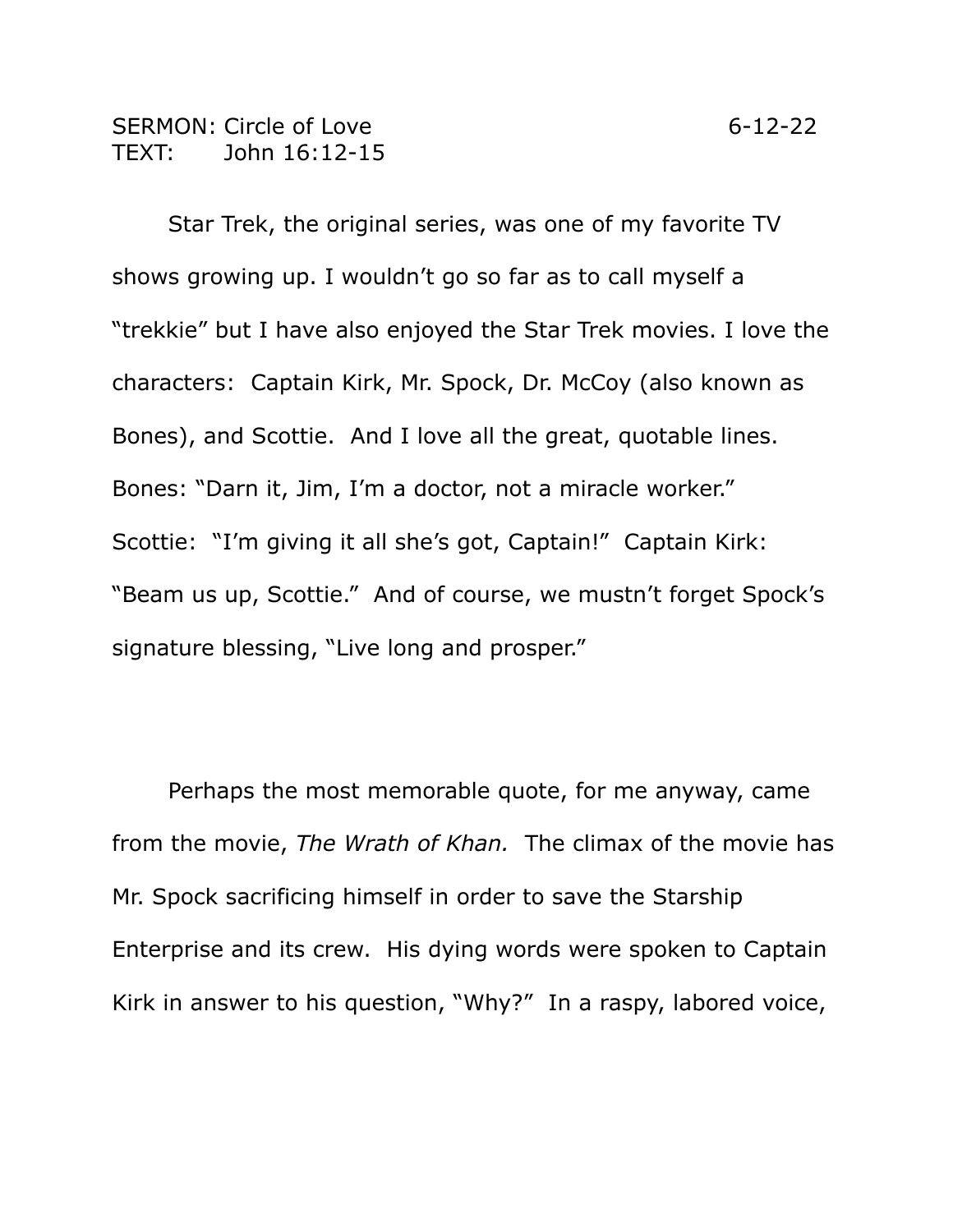Spock explained, "The needs of the many outweigh the needs of the one."

Spock dies in order that others might live. Certainly you recognize the parallel. We call ourselves Christian, because of Christ, who died that we might live.

But too often I'm afraid that we see Christ's sacrifice as one that was made for each one of us as individuals. Some churches will ask the question, "Are you saved?" Or an individual will point to the exact day on which they were saved. This only serves to emphasize salvation as a personal matter. But I believe that Jesus' emphasis was more on the community than on the individual. The whole world was saved by the event of Jesus' death and resurrection.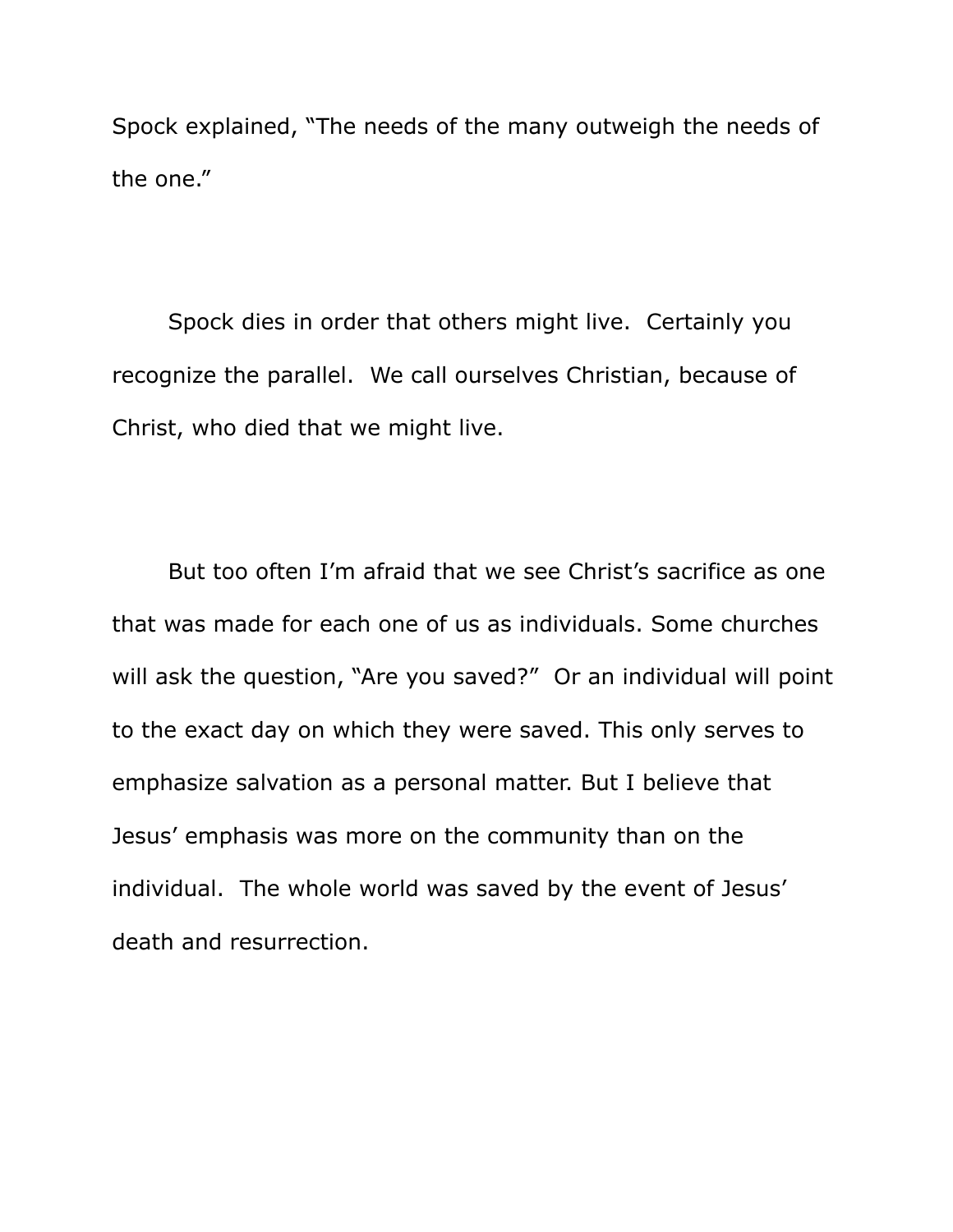I see this emphasis in particular, in today's reading from the Gospel of John. Three times in just six verses, Jesus indicates that one of his goals is *that they may all be one.* This is part of a farewell prayer for his disciples that Jesus prays before his arrest and crucifixion. "I ask not only on behalf of these, but also on behalf of those who will believe in me through your word, that they may all be one…. The glory that you have given me I have given them, so that they may be one, as we are one, I in them and you in me, that they may become completely one."

There's an old song about "one" being the "loneliest number." It's about the loneliness of not having a "significant other," or an intimate partner beside you. But Jesus is talking about one *community*.

I think we've surpassed it now, but it wasn't long ago that we were living in the era known as the Me Generation. The Me Generation (also called the Entitlement Generation) has been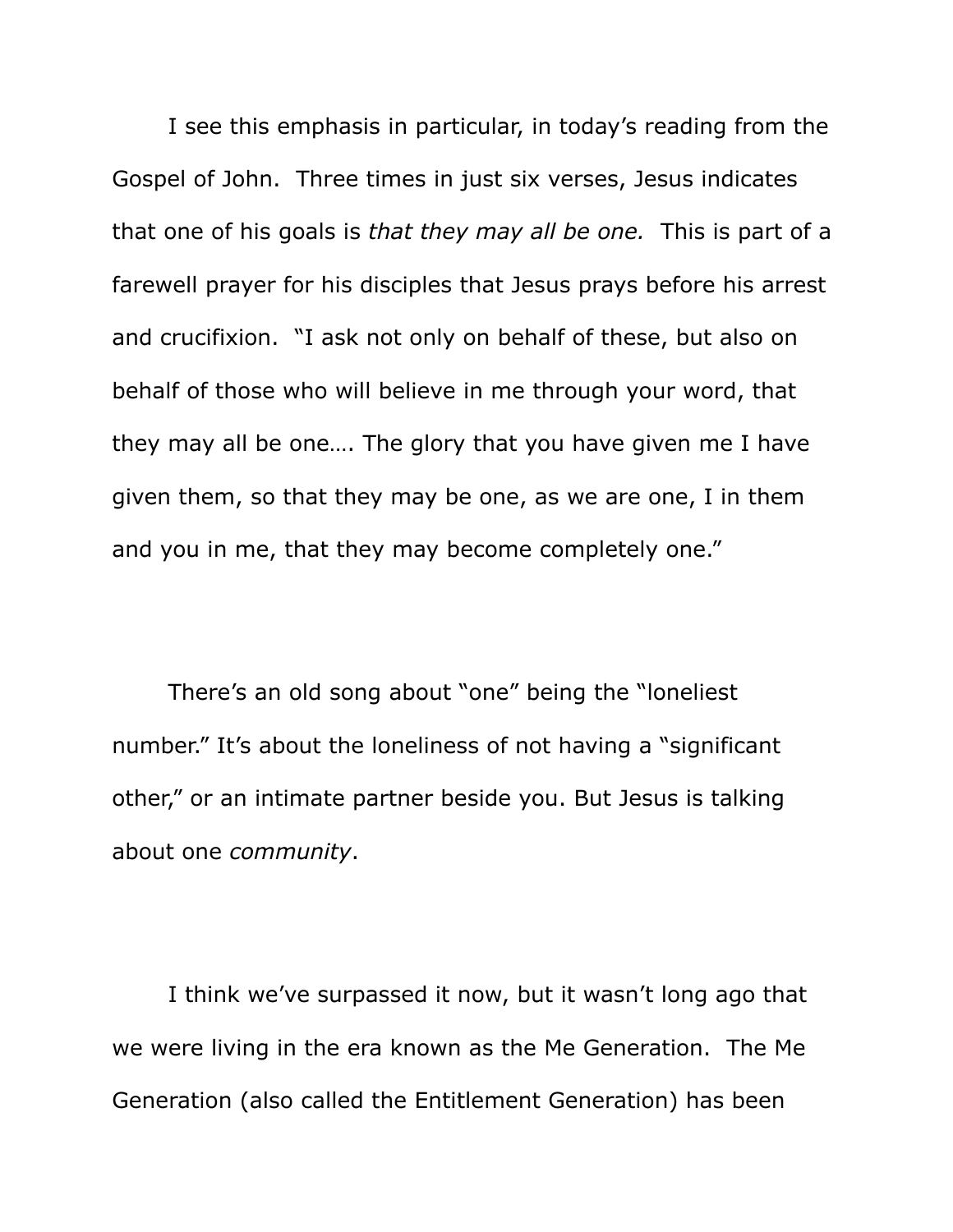defined as anyone born after 1970. An article in Time Magazine dubbed those born after 1980 the Me-Me-Me Generation. According to the experts, the primary characteristics that describe these generations are narcissism and a sense of entitlement. But Jesus calls us to put the needs of the many above the needs of the individual.

And the Trinity is about relationship. But God, of course, is the picture of perfection. As confusing as the Trinity can be, God is perfectly complete and perfectly balanced within. God as Father, Son, and Holy Spirit is an on-going, inseparable, mutual, equal relationship. The three persons do not represent different functions, as we often describe them. It is not just the Father that creates, but the One God. It is not just the Son that redeems, but the One God. It is not just the Spirit that sustains, but the One God. The Father didn't come first, then the Son, then the Spirit, but all were there at the beginning, and all will be there at the end. Before the creation, there was God: Creator,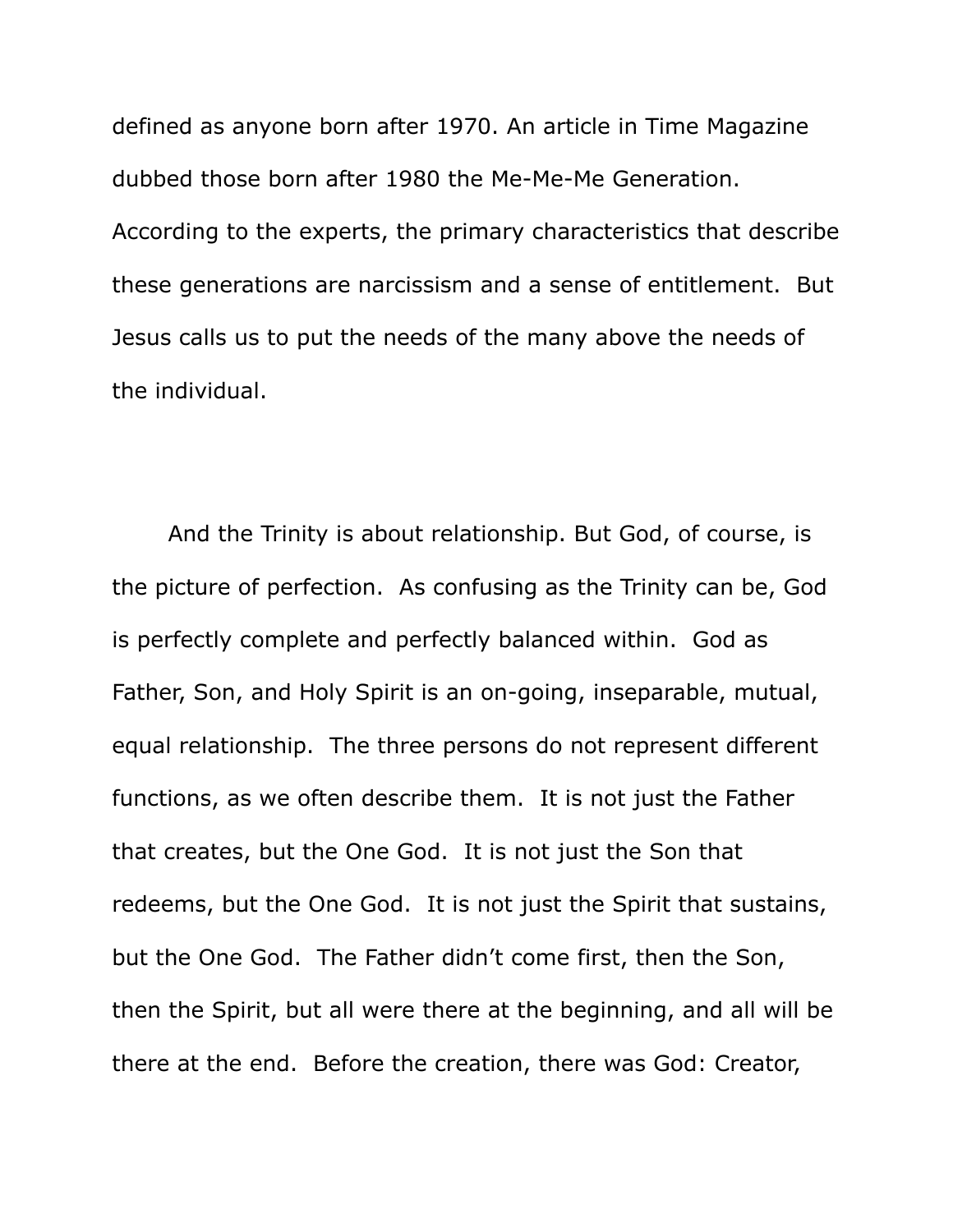Christ, and Holy Spirit, all in relationship together, vital and co-existing in the heart of God. Before the creation, before there existed any object for God's love, God was love. Perfectly satisfied and perfectly complete love within the Trinity.

God doesn't need us to be complete. But the good news the amazing grace - is that God chooses us. One article I read stated, "What kind of God… chooses to be in relationship with those who are broken and unfaithful? The God whose very being is eternally rooted in relationship. The God whose divine, unbroken communion and unity as Father, Son, and Holy Spirit reaches out to us in love, calling us back into communion again and again. Though we are human and therefore broken before God, the eternal One reaches out, sticks with us, and calls us back into relationship. In God's constant faithfulness to us, the triune God models how we, too, are to reach out to and stick with broken people and communities, initiating opportunities for communion again and again." (Kimberly L. Clayton, *Preaching Trinity Sunday,* Worshiping the Triune God, Call to Worship, Vol. 53.3)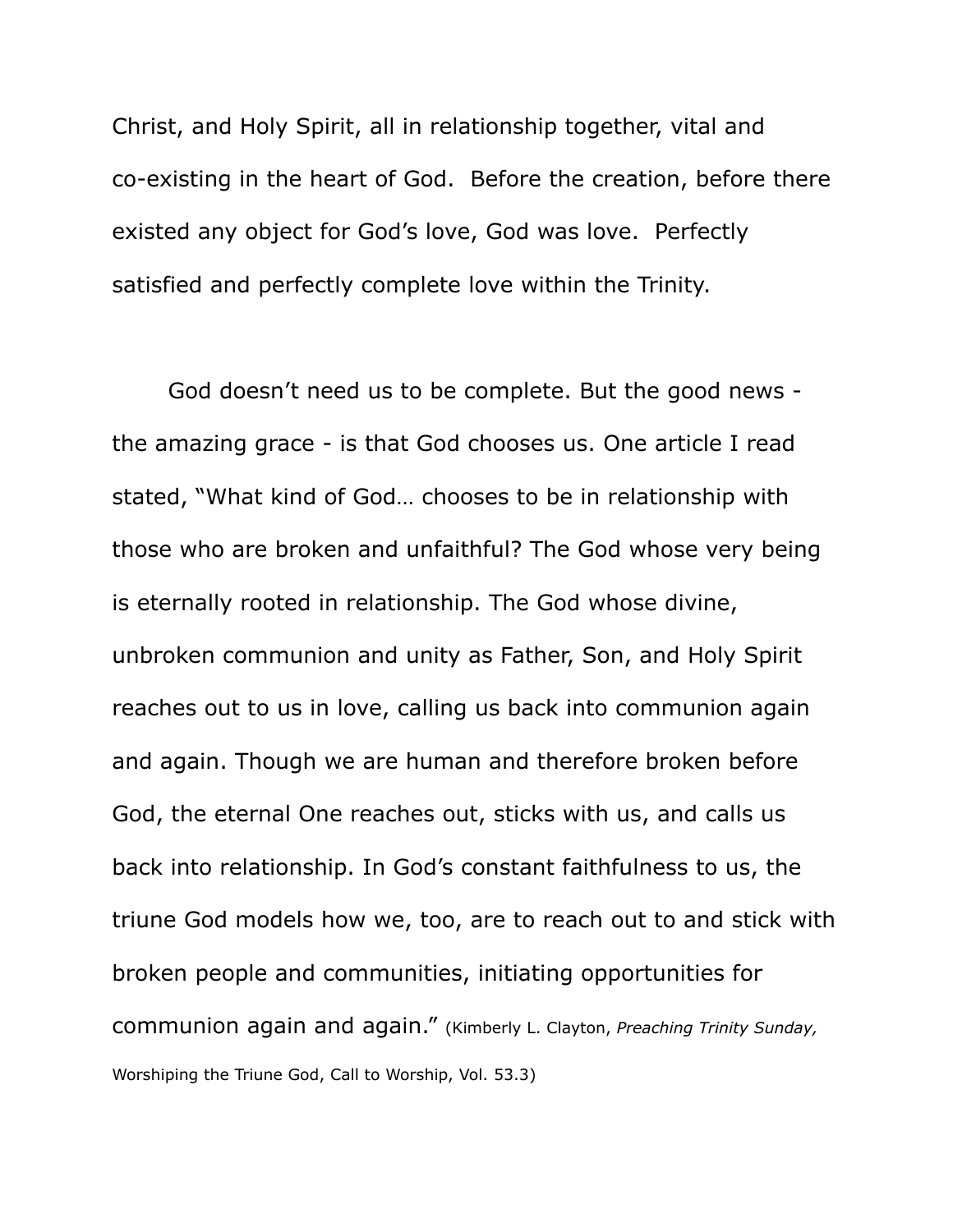All for one and one for all. This was the motto of the Three Musketeers, because they were fully committed to one another. If one of them was in battle, the others would join the fight. If one was about to lose his life, the others would risk their own lives to save him. Each of them existed for the good of the trio, and only death could separate them.

"All for one and one for all" expresses the highest level of commitment. Yet it still falls short when it is used to describe the Trinity. Ever since the beginning of Christianity, theologians have been seeking an adequate way to explain how God is three persons. Countless volumes have been written on the subject. But finally, we must admit that there are some questions that can never be answered. In the end, "mystery" is the best answer we have.

The Father, Son, and Holy Spirit cannot be separated, nor added to. You might say that the Father is the "mind," the Son is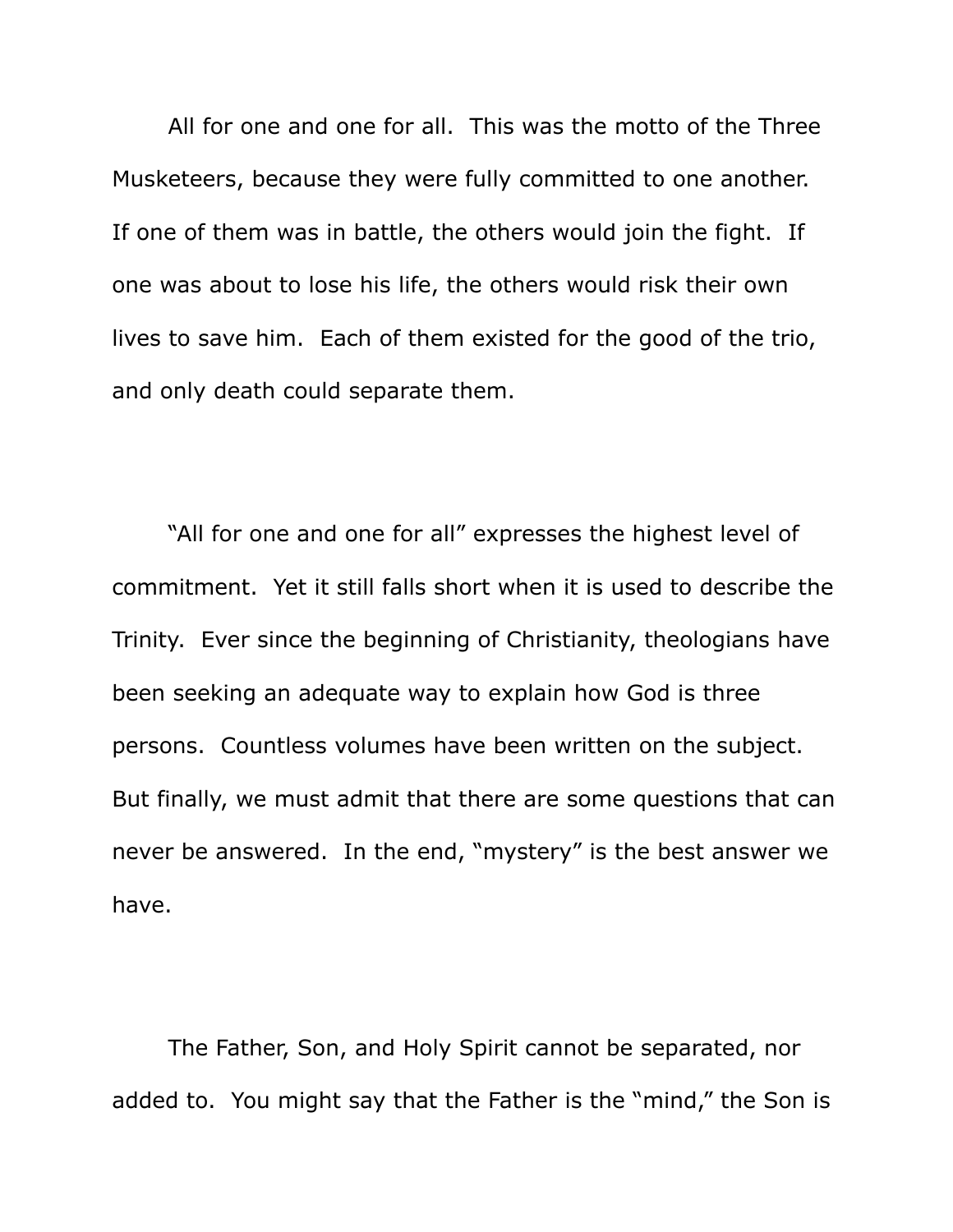the "body," and the Holy Spirit is, of course, the "spirit." Everything God ever needed is right there within Godself.

Since I repeat them often, I know you remember the two greatest commandments, as given by Jesus? "To love the Lord our God with all our heart, with all our soul, and with all our mind, and to love our neighbor *as ourselves*.

I heard someone once say, "Rhetoric doesn't change people, relationship does."

We are made in the image of God, which makes us relational beings. The more we can see ourselves as complete with the love that God has poured into each of our hearts, the more we can fulfill - with the help of the Holy Spirit - Christ's commandment to love one another.